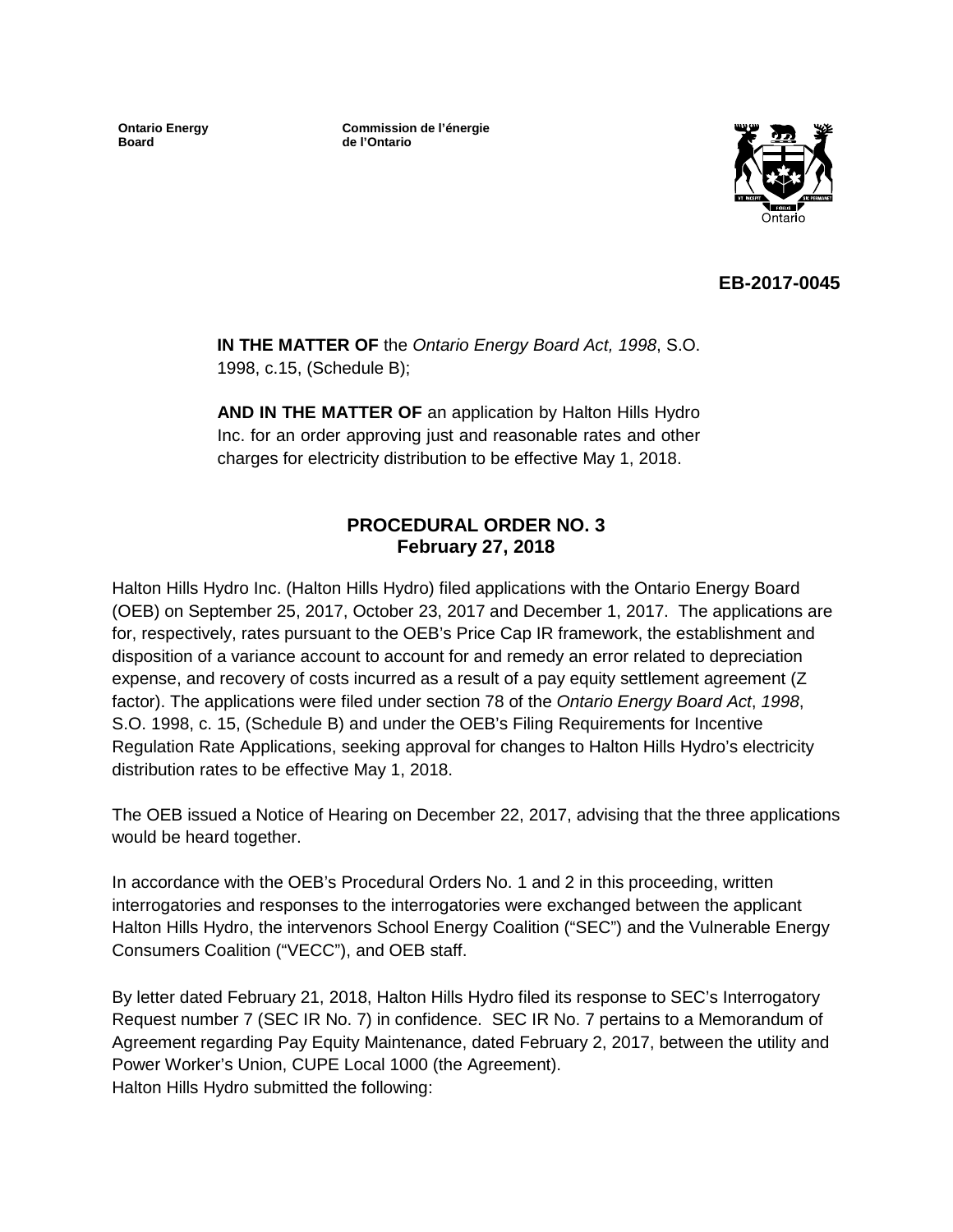The agreement in question is a signed confidential agreement between the two parties that indicates previous and agreed upon wage rates in addition to retroactive adjustment payments by position. In addition to the pay equity portion of the agreement, Exhibit 3 is directly related to the agreed upon internal equity that is not a part of this proceeding. It should be noted that at no time in the application did HHHI include any internal equity adjustment amounts; the requested amounts only relate to retroactive pay equity adjustments and incremental pay equity wages.

Halton Hills is a closely knit community and the employees of HHHI are well known in the community. Even though there are only positions listed in the agreement, it is very possible for citizens to be able to determine wages for specific employees in the Exhibits. HHHI would never disclose the wages of a particular employee to the public and by releasing the agreement, HHHI would, in fact be allowing for that very scenario. It should also be noted that the job description in Exhibit 5 also indicates the name of the incumbent employee.

In addition to the above argument for confidentiality, prior authorization from the Union would be required before any portion of the agreement could be made public.

Halton Hills Hydro noted that a copy of the Agreement was couriered to the OEB and that a summary of the document was forwarded to the intervenors on record. The OEB received the confidential Agreement on February 23, 2018.

The OEB considers it necessary to make provision for the following matters related to this proceeding. The OEB may issue further procedural orders from time to time.

## **IT IS THEREFORE ORDERED THAT:**

- 1. Intervenors and OEB staff that object to Halton Hills Hydro claim for confidential treatment of the material so identified in the response to SEC IR No. 7 shall file their submission with the OEB and deliver it to all parties by **March 2, 2018.**
- 2. Halton Hills Hydro shall file its response, if any, to the submissions of OEB and the intervenors with the OEB and deliver it to all parties by **March 7, 2018.**
- 3. Any written submission by OEB staff and the intervenors on the applications shall be filed with the OEB and delivered to all other parties by **March 14, 2018**.
- 4. Halton Hills Hydro may file a written reply submission with the OEB, and deliver it to the intervenors on the applications by **March 21, 2018.**

All filings to the OEB must quote the file number, EB-2017-0045 and be made electronically in searchable/unrestricted PDF format through the OEB's web portal at